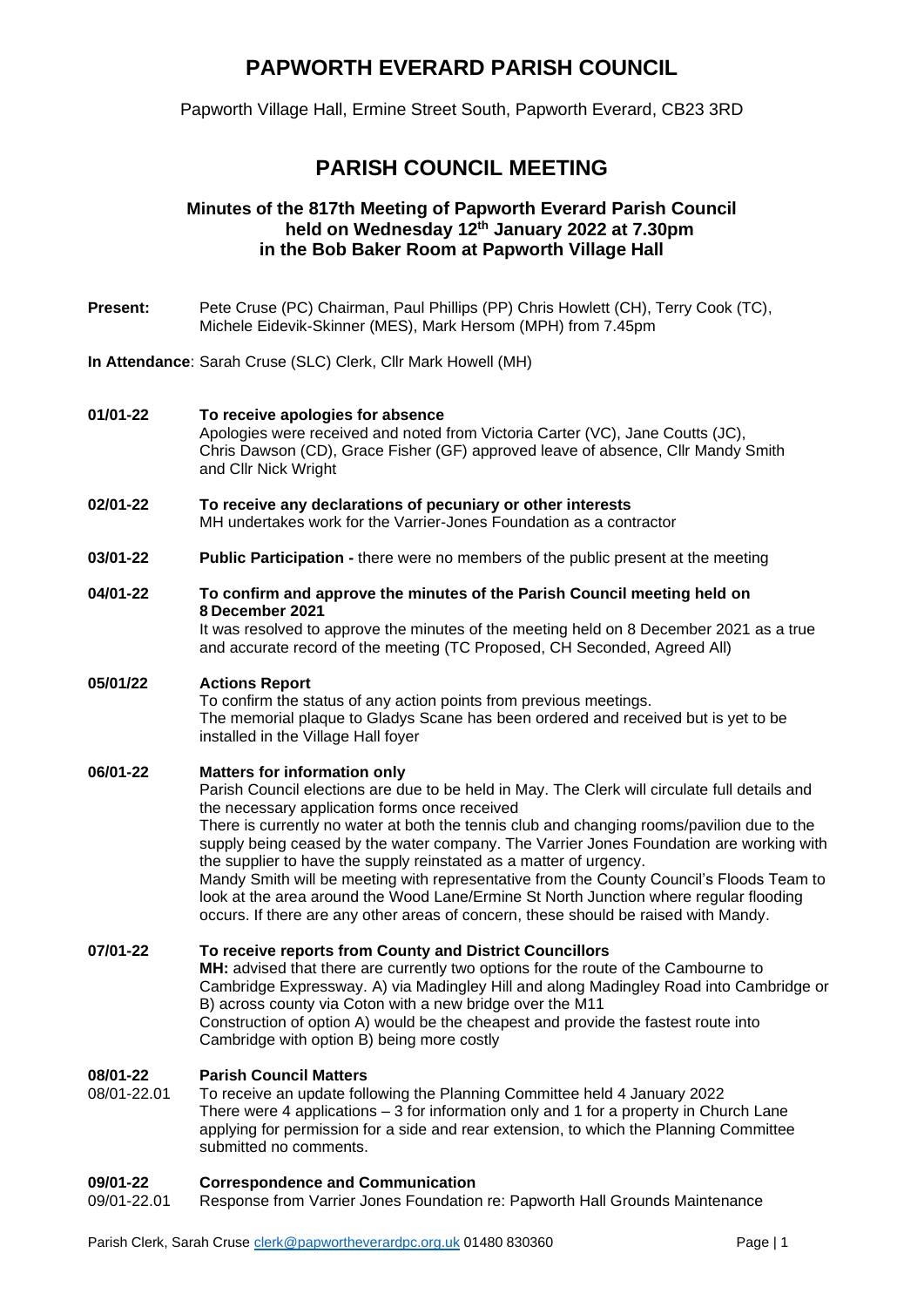The Varrier-Jones Foundation had advised that following a survey of trees on their property, works would be undertaken by a tree surgeon throughout the village over January into early February. The trees identified around Papworth Hall will be cleared away during this time and allowing the grounds to be properly maintained with the regular grass cutting going through the ridings.

### **10/01-22 Police Matters**

There were no issues relating to the village to be forwarded to the Police

(MPH joined the meeting at 7.45pm)

### **11/01-22 To review the results of the Speed Survey**

The results of the speed surveys were reviewed.

The average speed at all monitoring points was under the advertised speed limit but the monitors recorded 35% speed violations when vehicles were exiting at both ends of the village.

It was agreed to look into the costs of MVAS mobile speed signs to replace the existing (non-functioning) electronic speed signs. *MH will put the Clerk in touch with Clerks from neighbouring parishes who have installed MVAS units.*

The Clerk will go back to Highways Dept to query the sizeable difference in data captured between different monitoring devices.

### **12/01-22 Highways Matters**

Parking Restrictions - Draft plan, questionnaire and consultation for residents (MPH/VC) This item is to be held over to the next meeting

### **13/01-22 To approve the renewal of the Combined Engineering Insurance (Lifts) at a cost of £479.13+VAT**

It was resolved to accept the renewal quote at a cost of £479.13 + VAT (Proposed PP, Seconded MPH, Agreed All)

### **14/01-22 Finance and Procedure**

To approve monthly accounts for payment The following accounts were approved for payment (Proposed MPH, Seconded TC, Agreed All)

| <b>To PAY</b>    | <b>BACS Payments</b>                                  | <b>NET</b> | Category     |
|------------------|-------------------------------------------------------|------------|--------------|
| 14/01/22         | <b>VH Salaries - December</b>                         | 1,360.74   | VH           |
| 14/01/22         | PC Salaries & Payroll Tax December                    | 2,057.90   | Remuneration |
| 14/01/22         | <b>LYRECO VH Cleaning Supplies</b>                    | 13.63      | VH           |
| 14/01/22         | Agrovista - Bowls Fertilizer/feed                     | 180.00     | PF           |
| 14/01/22         | Scamblers - Sisis Auto Turfman - Service              | 222.65     | <b>PF</b>    |
| 14/01/22         | Scamblers - JD RK54 Service                           | 121.32     | PF           |
| 14/01/22         | Papworth Tennis Club Elec Chg Rm/Pav DEC              | 159.72     | <b>PF</b>    |
| 14/01/22         | Papworth Tennis Club Elec Bowls DEC                   | 6.35       | AM           |
| 14/01/22         | CGM Group - Car Park Maintenance VH JAN               | 60.00      | VH           |
| 14/01/22         | CGM Group - Grass play area/cemetery JAN              | 636.97     | AM           |
| 14/01/22         | CGM Group - Car Park Maintenance VH DEC               | 60.00      | <b>VH</b>    |
| 14/01/22         | CGM Group - Grass play area/cemetery DEC              | 636.97     | AM           |
| 14/01/22         | Reesink Turfcare - Mower Service LFT3000              | 279.10     | PF           |
| 14/01/22         | Wave - VH Sewerage Charge 1/7-31/12/21                | 286.99     | VH           |
| 14/01/22         | Prestige Hygiene Services Sanitary Bins Contract 2022 | 730.00     | VH           |
| 14/01/22         | Pendrill Publications - N&V FEB                       | 350.00     | Newsletter   |
| <b>Date Paid</b> | <b>PAYMENTS MADE (BACS)</b>                           |            |              |
| 05/01/22         | VH Deposit Return - GARRETT                           | 100.00     | VH Dep       |
| 05/01/22         | VH Deposit Return - J Llacer                          | 100.00     | VH Dep       |
| 05/01/22         | VH Deposit Return - M Broomfield                      | 25.00      | VH Dep       |
| 20/12/21         | VH Deposit Return - Rendezvous                        | 100.00     | VH Dep       |
| 17/12/21         | VH Deposit Return - M Thompson                        | 25.00      | VH Dep       |
| 14/12/21         | VH Deposit Return - J De Chavez                       | 100.00     | VH Dep       |
| 14/12/21         | VH Deposit Return - M Chapman                         | 25.00      | VH Dep       |
| 15/12/21         | VH Deposit Return - S Thampy                          | 100.00     | VH Dep       |